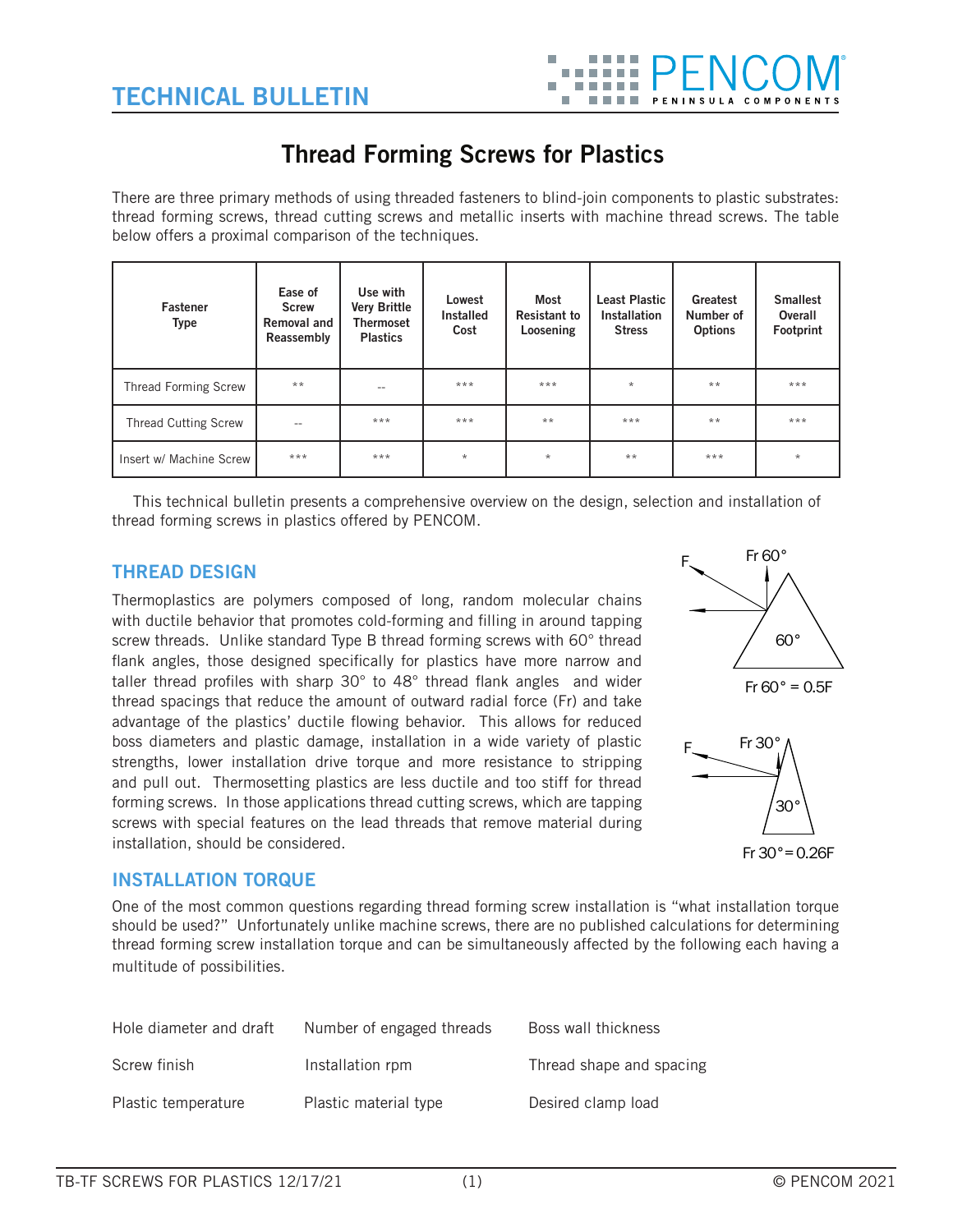Therefore, the only way to determine a suitable installation torque is through testing in conditions as close as possible to the actual application. The adjacent graph illustrates how thread forming screws in plastic respond to applied torque. From the points 1 to 2, torque is applied to form the threads. As the number of engaged threads increases so too does the required torque to overcome the additional friction. At point 2 the screw head is seated and any further torque results in compressive loading of plastic against the screw threads and is referred to as stripping torque. At point 3 the fastener fails due to several different possible modes such as thread stripping, fastener failure or boss collapse.



A potential installation torque spec might be somewhere in the lower 1/3 to 1/2 of the stripping range (2-3) with a tolerance of 5-10% depending on the accuracy of the installation tool at the specified rpm. As clamping load increases material relaxation (creep) and potential for stress cracking rise as well. Therefore, PENCOM strongly encourages using the minimum necessary tightening torque rather than the maximum that can be achieved before failure.

# **DRIVER SPEED**

Friction between the screw threads and boss wall generates heat during installation. High driver rpm can cause excessive heat that may melt and damage the plastic creating a weak joint and increasing the likelihood of stripping failure during installation. Because of the wide thread spacing associated with thread forming screws, fewer rotations are needed for installation so faster rpm's don't neccessarily translate to reduced assembly times. As a guideline 300-500 rpm generally results in proper installation while maintaining high productivity.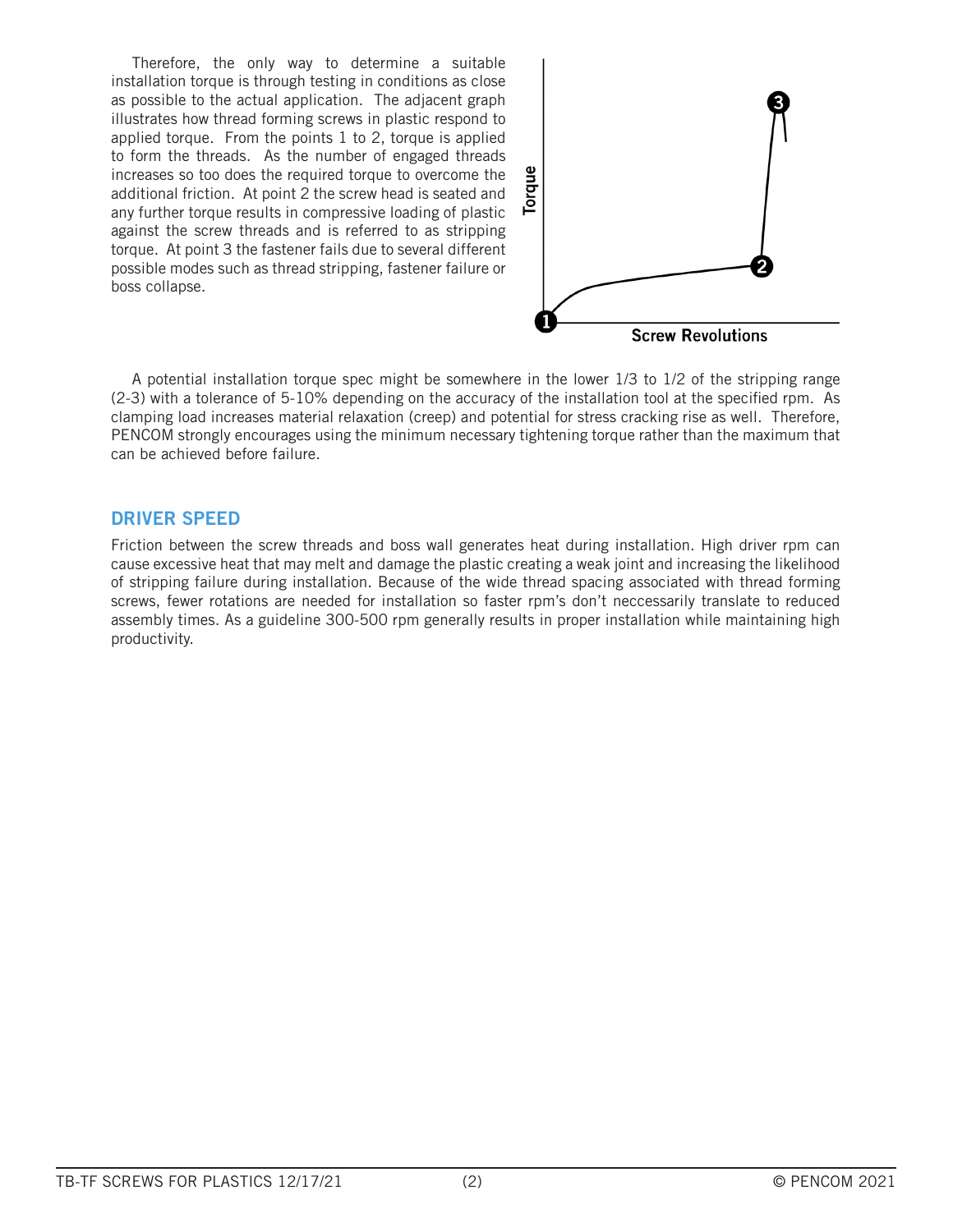#### **SELECTION**

PENCOM offers four types of thread forming screws for plastics,

#### **HILO** Page 5

Feature a unique twin thread profile with different thread flank angles and diameters.

**PF** Page 7 **Page 7** 

Designed with a distinctive thread profile and root for use in a wide variety of thermoplastic materials.

#### **PLAST45** Page 9

Tri-Nodular<sup>™</sup> body cross-section resists loosening and extra wide thread spacing offers excellent performance in hard plastics.

#### **PLAST48-2** Page 11

Similar body cross-section to the PLAST45 but with twin-lead threads for faster engagement and easier installation tool adjustments.

The table below offers thread type guidance for some common thermoplastic materials. These are approximate recommendations only as there are numerous factors affecting fastener performance.

|        | Thermoplastic                                                | Flexural<br><b>Modulus</b><br>(KSI) | <b>Thread</b><br><b>Type</b>   |  |
|--------|--------------------------------------------------------------|-------------------------------------|--------------------------------|--|
| Very   | Polyethylene (PE)                                            | 150-200                             | <b>HILO</b>                    |  |
| Soft   | Polypropylene (PP)                                           |                                     | PF                             |  |
|        | Acrylonitrile Butadiene Styrene (ABS) 0-20% Glass Filled     |                                     |                                |  |
|        | Polyamide 66 (PA 66)                                         |                                     |                                |  |
|        | Polycarbonate (PC)                                           |                                     | <b>HILO</b><br>PF<br>PLAST48-2 |  |
| Soft   | Acetal (POM)                                                 | 340-550                             |                                |  |
|        | Polypropylene (PP) 40% Talc-filled                           |                                     |                                |  |
|        | Polyphenylene Sulfide (PPS)                                  |                                     |                                |  |
|        | Polystyrene (PS)                                             |                                     |                                |  |
|        | Acrylonitrile Butadiene Styrene (ABS) 20% Glass Filled       |                                     |                                |  |
| Medium | Polyamide 66 (PA 66) 12% Glass Filled                        | 650-850                             | PF<br>PLAST48-2                |  |
|        | Polycarbonate (PC) 20% Glass Filled                          |                                     |                                |  |
|        | Acrylonitrile Butadiene Styrene/Polycarbonate (ABS/PC Blend) |                                     |                                |  |
| Hard   | Polyamide 66 (PA 66) 30% Glass Filled                        |                                     | PF                             |  |
|        | Polybutylene Terephthalate (PBT) 30% Glass Filled            | 1,100-1,400                         | PLAST45                        |  |
|        | Polycarbonate (PC) 30% Glass Filled                          |                                     |                                |  |

Ref.: Acument Global Technologies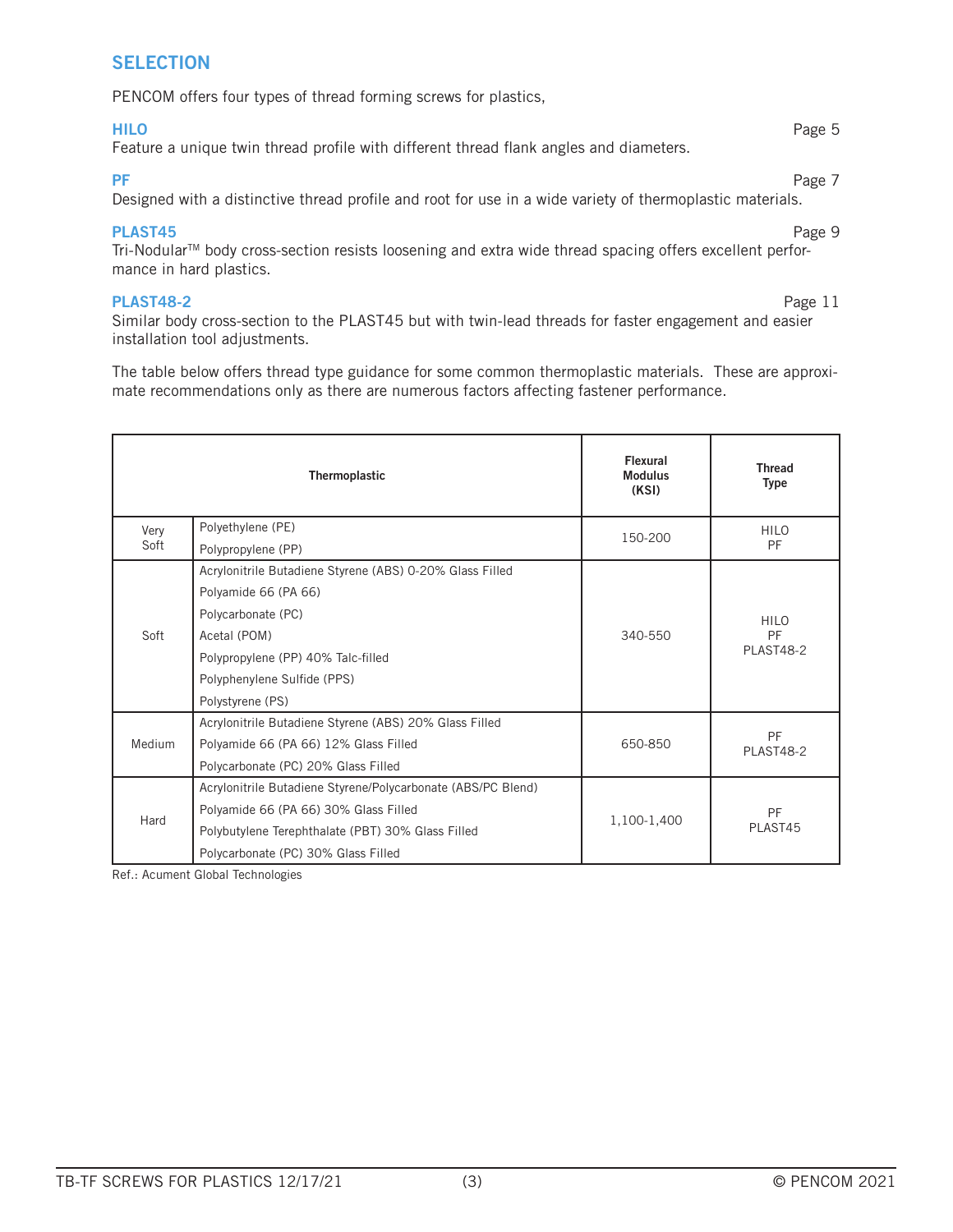When using thermosetting plastics and those with flexural moduli greater than 1,400 ksi, thread cutting screws should be considered instead. They remove material when being installed thus reducing stress in very brittle plastics. However, they can be difficult to remove and re-install, and may not have the same loosening resistance.

# **OPTIONS**

In addition to a variety of thread sizes, lengths, head types, drives, materials and finishes, PENCOM also offers custom designs. Contact a company representative for more information.

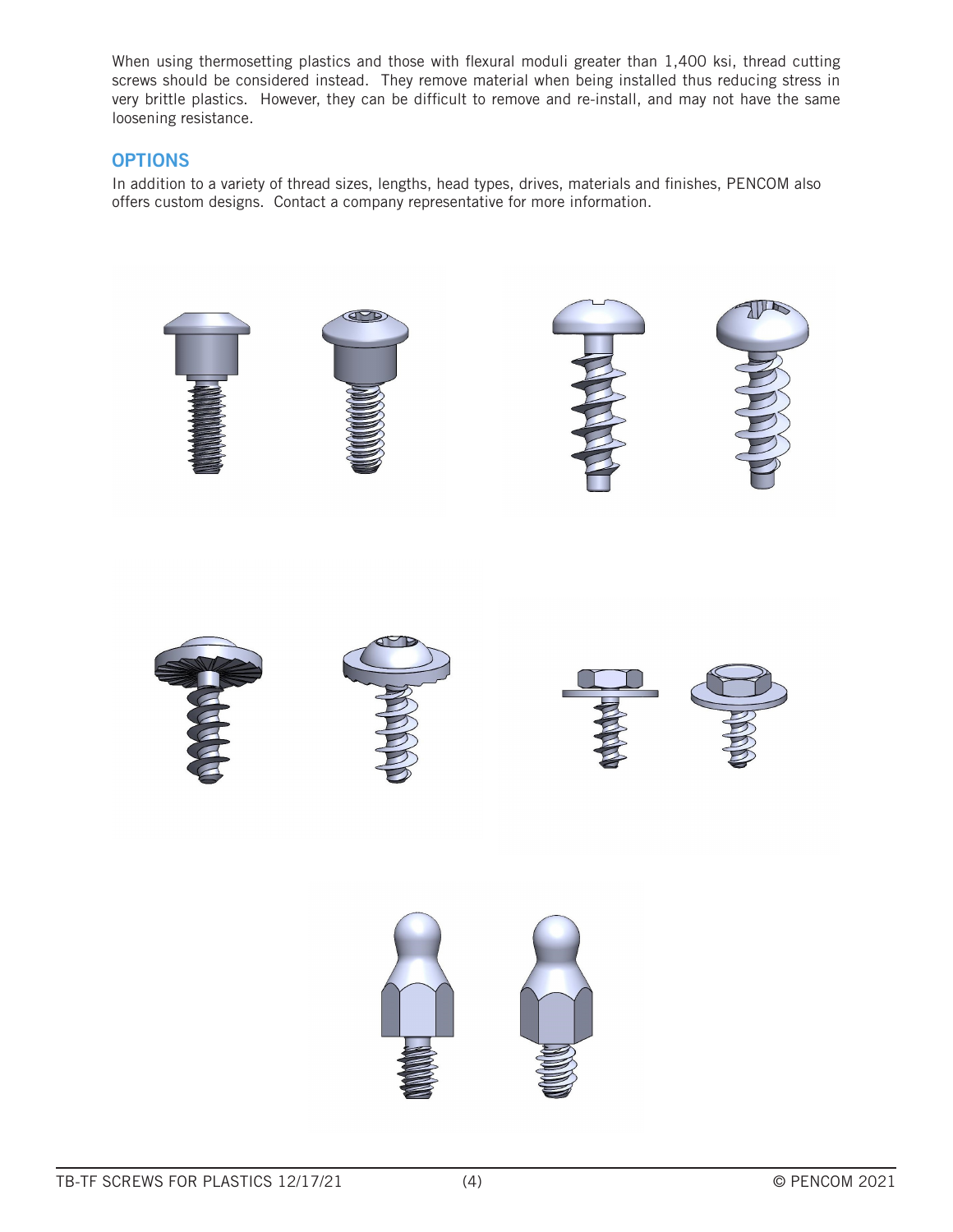PENCOM's HILO screws utilize a unique twin thread profile design with different thread flank angles and diameters. The high thread has a 30° flank angle that reduces radial boss stress and improves thread engagement in softer thermoplastics.



|             | <b>Thread</b><br><b>Size</b> | <b>High Thread</b><br><b>Diameter</b><br>D1 | <b>Low Thread</b><br><b>Diameter</b><br>D2 (Ref.) | <b>Minor</b><br><b>Diameter</b><br>R |
|-------------|------------------------------|---------------------------------------------|---------------------------------------------------|--------------------------------------|
|             | $2 - 32$                     | .084-.090                                   | .069                                              | $.050 - .058$                        |
|             | $3-28$                       | $.095 - .105$                               | .078                                              | $.057 - .065$                        |
|             | $4 - 24$                     | .105-.115                                   | .086                                              | $.061 - .070$                        |
|             | $5 - 20$                     | .119-.125                                   | .100                                              | .073-.082                            |
| <b>HONE</b> | $6 - 19$                     | .135-.145                                   | .108                                              | .080-.090                            |
|             | $7 - 19$                     | $.148 - .158$                               | .130                                              | .089-.100                            |
|             | $8 - 18$                     | .160-.170                                   | .130                                              | .095-.105                            |
|             | $9 - 18$                     | .175-.185                                   | .145                                              | $.097 - .108$                        |
|             | $10 - 16$                    | .185-.195                                   | .145                                              | $.099 - .110$                        |
|             | 12-16                        | .210-.220                                   | .167                                              | .125-.137                            |
|             | $1/4 - 15$                   | .250-.260                                   | .200                                              | $.161 - .175$                        |
|             | $5/16 - 14$                  | .307-.317                                   | .250                                              | .200-.212                            |

# **THREAD DIMENSIONS**

|               | <b>Thread</b><br><b>Size</b> | <b>High Thread</b><br><b>Diameter</b><br>D1 | <b>Low Thread</b><br><b>Diameter</b><br>D2 (Ref.) | <b>Minor</b><br><b>Diameter</b><br>R |
|---------------|------------------------------|---------------------------------------------|---------------------------------------------------|--------------------------------------|
|               | M2.2 x 0.79                  | 2.13-2.29                                   | 1.75                                              | $1.27 - 1.47$                        |
|               | M2.5 x 0.91                  | 2.41-2.67                                   | 1.98                                              | 1.45-1.65                            |
|               | M2.9 x 1.06                  | 2.66-2.92                                   | 2.18                                              | 1.55-1.78                            |
|               | M3.2 x 1.27                  | 3.02-3.18                                   | 2.54                                              | 1.85-2.08                            |
| <b>METRIC</b> | M3.5 x 1.34                  | 3.43-3.69                                   | 2.74                                              | $2.03 - 2.29$                        |
|               | M3.8 x 1.34                  | 3.76-4.02                                   | 3.30                                              | 2.26-2.54                            |
|               | M4.2 x 1.41                  | 4.06-4.32                                   | 3.30                                              | 2.41-2.67                            |
|               | M4.5 x 1.41                  | 4.44-4.70                                   | 3.68                                              | 2.46-2.74                            |
|               | M4.8 x 1.59                  | 4.70-4.96                                   | 3.68                                              | 2.51-2.79                            |
|               | M5.5 x 1.59                  | 5.33-5.59                                   | 4.24                                              | 3.18-3.48                            |
|               | M6.3 x 1.69                  | 6.35-6.61                                   | 5.08                                              | 4.09-4.45                            |
|               | M8 x 1.81                    | 7.79-8.05                                   | 6.35                                              | 5.08-5.38                            |

All dimensions in inches and all dimensions in millimeters

# **BOSS DIMENSIONS**

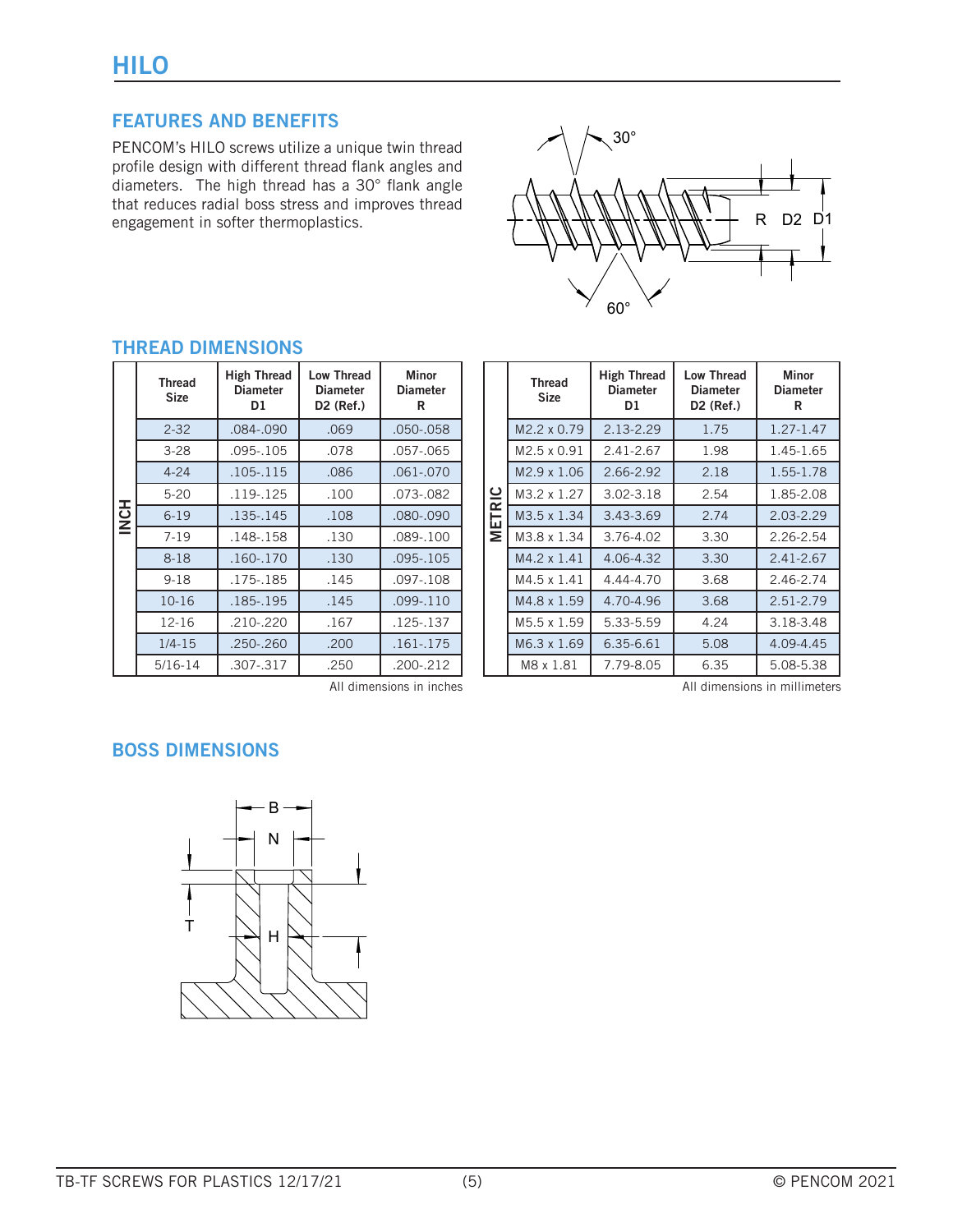|             |               |                      | Hole Diameter, H |                                 |                      |               |                             |
|-------------|---------------|----------------------|------------------|---------------------------------|----------------------|---------------|-----------------------------|
|             | <b>Thread</b> | <b>Boss</b>          |                  | <b>Plastic Flexural Modulus</b> | Counterbore          | Counterbore   | <b>Thread</b><br>Engagement |
|             | <b>Size</b>   | <b>Diameter</b><br>в | $< 200$ KSI      | 200-400<br>KSI                  | <b>Diameter</b><br>N | Depth         | Length                      |
|             | $2 - 32$      | .174-.261            | .0670            | .0700                           | .095                 | $.031 - .063$ | .261                        |
|             | $3 - 28$      | .200-.300            | .0730            | .0781                           | .108                 | .036-.071     | .300                        |
|             | $4 - 24$      | .220-.330            | .0810            | .0860                           | .118                 | $.042 - .083$ | .330                        |
| <b>HONI</b> | $5 - 20$      | .244-.366            | .0935            | .0995                           | .130                 | .050-.100     | .366                        |
|             | $6 - 19$      | .280-.420            | .1015            | .1100                           | .148                 | $.053 - .105$ | .420                        |
|             | $7 - 19$      | .306-.459            | .1200            | .1250                           | .161                 | .053-.105     | .459                        |
|             | $8 - 18$      | .330-.495            | .1200            | .1285                           | .173                 | .056-.111     | .495                        |
|             | $9 - 18$      | .360-.540            | .1290            | .1380                           | .188                 | $.056 - .111$ | .540                        |
|             | $10 - 16$     | .380-.570            | .1360            | .1440                           | .198                 | .063-.125     | .570                        |
|             | $12 - 16$     | .430-.645            | .1570            | .1660                           | .223                 | $.063 - .125$ | .645                        |
|             | $1/4 - 15$    | .510-.765            | .1890            | .2010                           | .263                 | .067-.133     | .765                        |
|             | $5/16 - 14$   | .624-.936            | .2380            | .2500                           | .320                 | .071-.143     | .936                        |

(1) Dimensions are for reference only and may be affected by several variables. PENCOM strongly encourages testing in the application.

|               | All dimensions in millimeters |                                |               |                                 |                                     |               |                             |  |  |  |  |
|---------------|-------------------------------|--------------------------------|---------------|---------------------------------|-------------------------------------|---------------|-----------------------------|--|--|--|--|
|               |                               | Hole Diameter, H               |               |                                 |                                     |               |                             |  |  |  |  |
|               | <b>Thread</b>                 | <b>Boss</b><br><b>Diameter</b> |               | <b>Plastic Flexural Modulus</b> | Counterbore<br><b>Diameter</b><br>N | Counterbore   | <b>Thread</b><br>Engagement |  |  |  |  |
|               | <b>Size</b>                   | в                              | $< 1,380$ Mpa | 1,380-<br>2,760 Mpa             |                                     | Depth         | Length                      |  |  |  |  |
|               | M2.2 x 0.79                   | 4.42-6.63                      | 1.702         | 1.778                           | 2.41                                | $0.79 - 1.58$ | 6.63                        |  |  |  |  |
|               | M2.5 x 0.91                   | 5.08-7.62                      | 1.854         | 1.984                           | 2.74                                | $0.91 - 1.82$ | 7.62                        |  |  |  |  |
|               | M2.9 x 1.06                   | 5.59-8.38                      | 2.057         | 2.184                           | 2.99                                | 1.06-2.12     | 8.38                        |  |  |  |  |
| <b>METRIC</b> | M3.2 x 1.27                   | 6.20-9.30                      | 2.375         | 2.527                           | 3.30                                | 1.27-2.54     | 9.30                        |  |  |  |  |
|               | M3.5 x 1.34                   | 7.11-10.67                     | 2.578         | 2.794                           | 3.76                                | 1.34-2.68     | 10.67                       |  |  |  |  |
|               | M3.8 x 1.34                   | 7.77-11.66                     | 3.048         | 3.175                           | 4.09                                | 1.34-2.68     | 11.66                       |  |  |  |  |
|               | M4.2 x 1.41                   | 8.38-12.57                     | 3.048         | 3.264                           | 4.39                                | 1.41-2.82     | 12.57                       |  |  |  |  |
|               | M4.5 x 1.41                   | 9.14-13.72                     | 3.277         | 3.505                           | 4.77                                | 1.41-2.82     | 13.72                       |  |  |  |  |
|               | M4.8 x 1.59                   | 9.65-14.48                     | 3.454         | 3.658                           | 5.03                                | 1.59-3.18     | 14.48                       |  |  |  |  |
|               | M5.5 x 1.59                   | 10.92-16.38                    | 3.988         | 4.216                           | 5.66                                | 1.59-3.18     | 16.38                       |  |  |  |  |
|               | M6.3 x 1.69                   | 12.95-19.43                    | 4.801         | 5.105                           | 6.68                                | 1.69-3.38     | 19.43                       |  |  |  |  |
|               | M8 x 1.81                     | 15.85-23.77                    | 6.045         | 6.350                           | 8.12                                | 1.81-3.62     | 23.77                       |  |  |  |  |

(1) Dimensions are for reference only and may be affected by several variables. PENCOM strongly encourages testing in the application.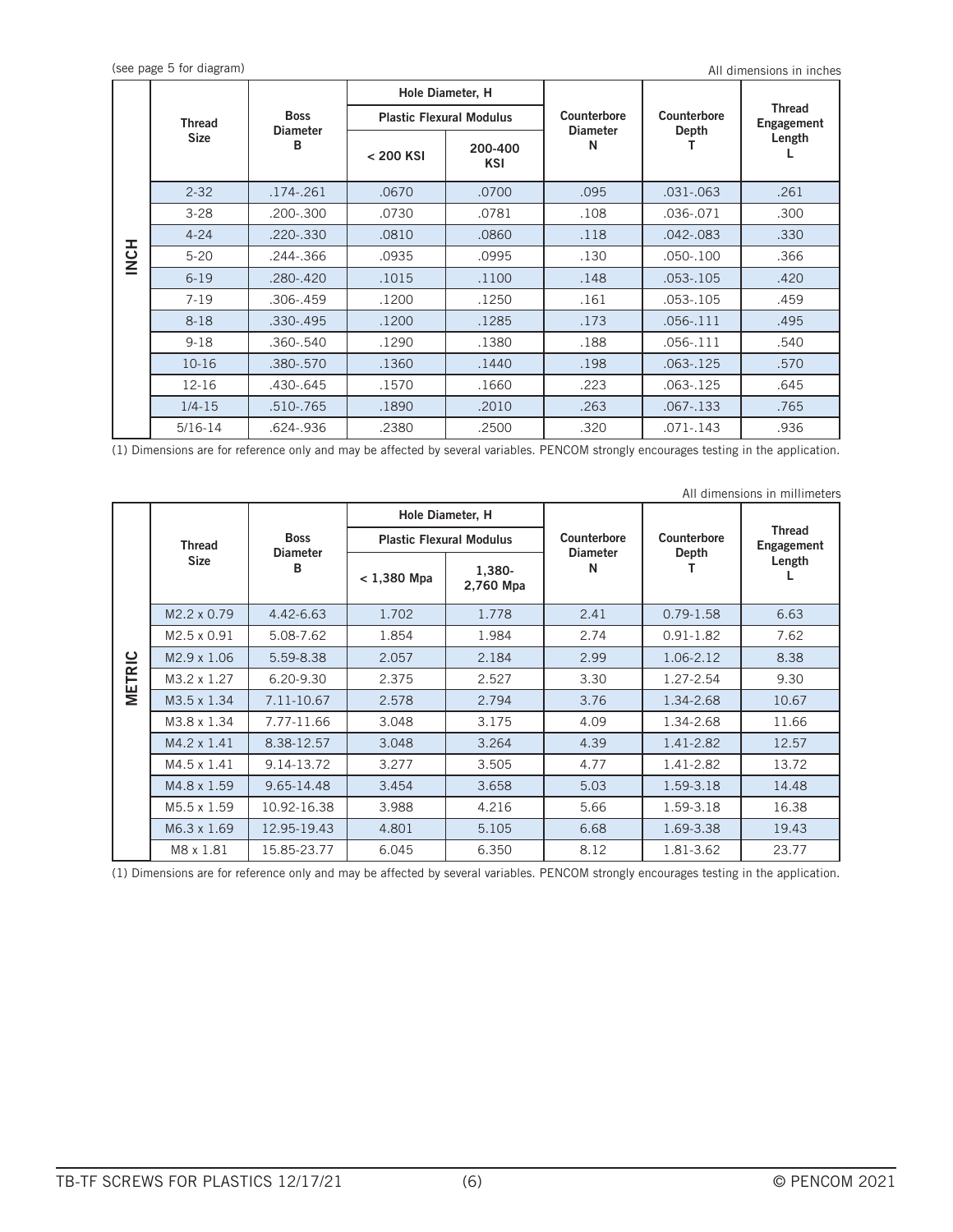PENCOM's PF screws have a unique thread forming design conceived expressly for use in a wide variety of thermoplastic materials. The distinctive thread profile allows reduced boss wall thickness, maintains clamp load and resists loosening during vibration, reduces drive torque while increasing stripping torque, and reduces hoop stresses.



# **THREAD DIMENSIONS**

| <b>Thread Size</b> | K15                  | K18  | K20               | K22             | K25    | K30             | K35                           | K40          | K50  | K60                  | K70        | <b>K80</b>                                               |
|--------------------|----------------------|------|-------------------|-----------------|--------|-----------------|-------------------------------|--------------|------|----------------------|------------|----------------------------------------------------------|
|                    | $\sim$<br><b>1.J</b> | 1.8  | $\cap$<br>Z.U     | $\sim$<br>ے . ت | $\sim$ | $\Omega$<br>J.U | ن. ب                          | 4.0          | 5.0  | 6.0                  | . 0        | 8.0                                                      |
|                    | 0.89                 | 1.04 | 一片<br><b>1.1J</b> | 1.25            | 1.40   | 1.66            | Q <sub>1</sub><br><b>1.JI</b> | <u>_ . _</u> | 2.68 | $\alpha$<br>◡.⊥<br>ັ | 70<br>J./U | $\cap$ <sup>-</sup><br>$\lambda$ . $\lambda$ . $\lambda$ |

# **BOSS DIMENSIONS**

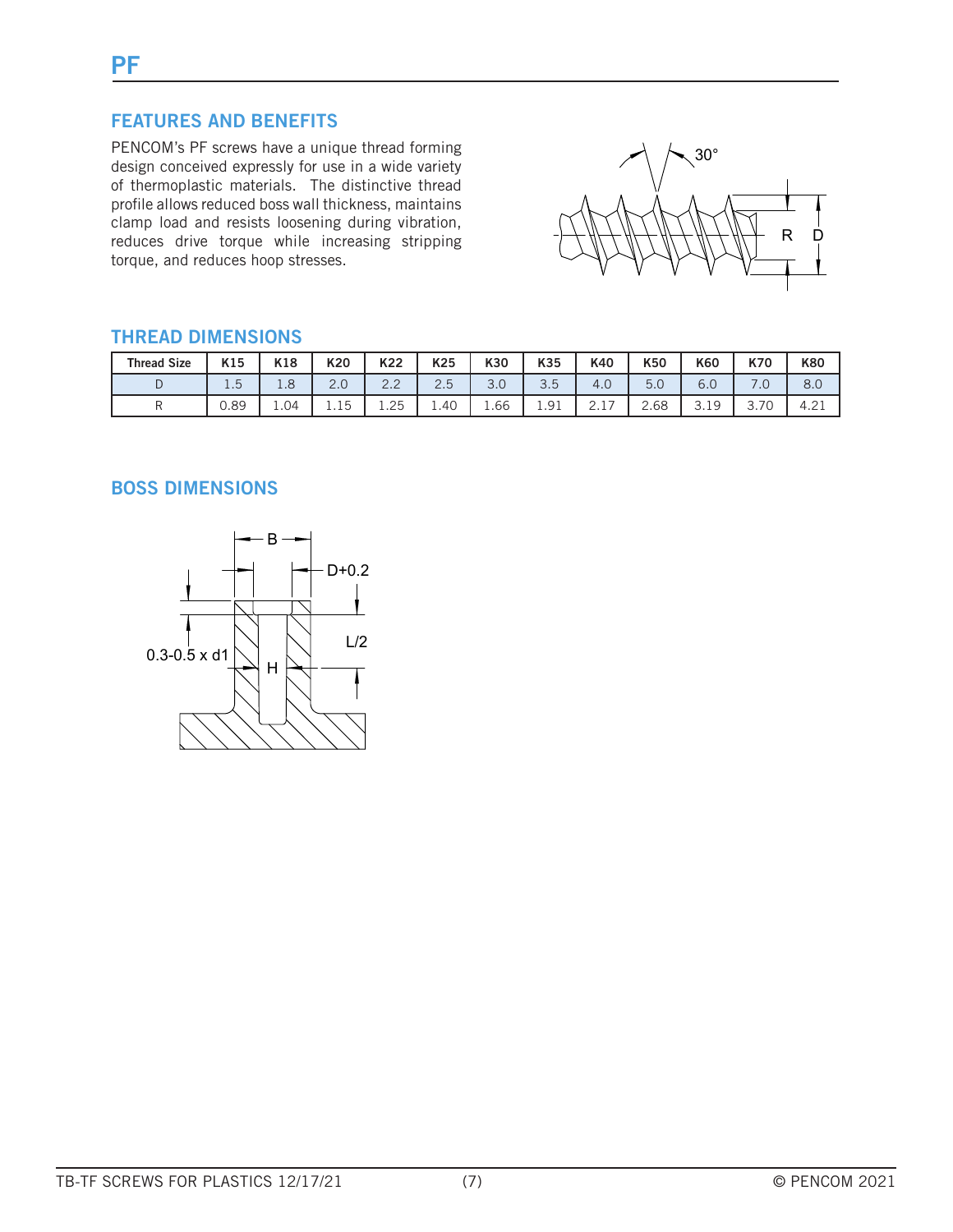| <b>Material</b>                                                  | <b>Boss</b><br><b>Diameter</b><br>B | Hole<br><b>Diameter</b><br>н | Min. Thread<br>Engagement<br>Length<br>L |
|------------------------------------------------------------------|-------------------------------------|------------------------------|------------------------------------------|
| Acrylonitrile Butadiene Styrene (ABS)                            | $2.00 \times D$                     | $.80 \times D$               | $2.00 \times D$                          |
| Acrylonitrile Butadiene Styrene (ABS) / Polycarbonate (PC) Blend | $2.00 \times D$                     | $.80 \times D$               | $2.00 \times D$                          |
| Acrylonitrile Styrene Acrylate (ASA)                             | $2.00 \times D$                     | $.78 \times D$               | $2.00 \times D$                          |
| Nylon 4/6                                                        | $1.85 \times D$                     | .73 x D                      | $1.80 \times D$                          |
| Nylon 4/6 30% Glass Filled                                       | $1.85 \times D$                     | $.78 \times D$               | $1.80 \times D$                          |
| Nylon 6                                                          | $1.85 \times D$                     | $.75 \times D$               | $1.70 \times D$                          |
| Nylon 6 30% Glass Filled                                         | $2.00 \times D$                     | $.80 \times D$               | $1.90 \times D$                          |
| Nylon 6/6                                                        | $1.85 \times D$                     | .75 x D                      | $1.70 \times D$                          |
| Nylon 6/6 30% Glass Filled                                       | $2.00 \times D$                     | $.82 \times D$               | $1.80 \times D$                          |
| Polyamide (PA) 15% Glass Filled                                  | $2.00 \times D$                     | $.82 \times D$               | $2.00 \times D$                          |
| Polybutylene Terephthalate (PBT)                                 | $1.85 \times D$                     | $.75 \times D$               | $1.70 \times D$                          |
| Polybutylene Terephthalate (PBT) 30% Glass Filled                | $1.80 \times D$                     | $.80 \times D$               | $1.70 \times D$                          |
| Polycarbonate (PC)                                               | $2.50 \times D$                     | $.85 \times D$               | $2.20 \times D$                          |
| Polycarbonate (PC) 30% Glass Filled                              | $2.20 \times D$                     | $.85 \times D$               | $2.00 \times D$                          |
| Polyethylene (PE)                                                | $2.00 \times D$                     | $.70 \times D$               | $2.00 \times D$                          |
| Rigid Polyethylene (PE)                                          | $1.80 \times D$                     | .75 x D                      | $1.80 \times D$                          |
| Polyethylene Terephthalate (PET)                                 | $1.85 \times D$                     | $.75 \times D$               | $1.70 \times D$                          |
| Polyethylene Terephthalate (PET) 30% Glass Filled                | $1.80 \times D$                     | $.80 \times D$               | $1.70 \times D$                          |
| Polyoxymethylene (POM/Acetal)                                    | $1.95 \times D$                     | $.75 \times D$               | $2.00 \times D$                          |
| Polymethyl Methacrylate (PMMA)                                   | $2.00 \times D$                     | $.85 \times D$               | $2.00 \times D$                          |
| Polypropylene (PP)                                               | $2.00 \times D$                     | .70 x D                      | $2.00 \times D$                          |
| Polypropylene (PP) 20% Talc Filled                               | $2.00 \times D$                     | $.72 \times D$               | $2.00 \times D$                          |
| Polyphenylene Oxide (PPO/Noryl)                                  | $2.50 \times D$                     | .85 x D                      | $2.20 \times D$                          |
| Polystyrene (PS)                                                 | $2.00 \times D$                     | $.80 \times D$               | $2.00 \times D$                          |
| Rigid Polyvinyl Chloride (PVC)                                   | $2.00 \times D$                     | $.80 \times D$               | $2.00 \times D$                          |
| Styrene Acrylonitrile (SAN)                                      | $2.00 \times D$                     | .77 x D                      | $1.90 \times D$                          |

(1) Dimensions are for reference only and may be affected by several variables. PENCOM strongly encourages testing in the application. (2) Ref.: ATF, Inc.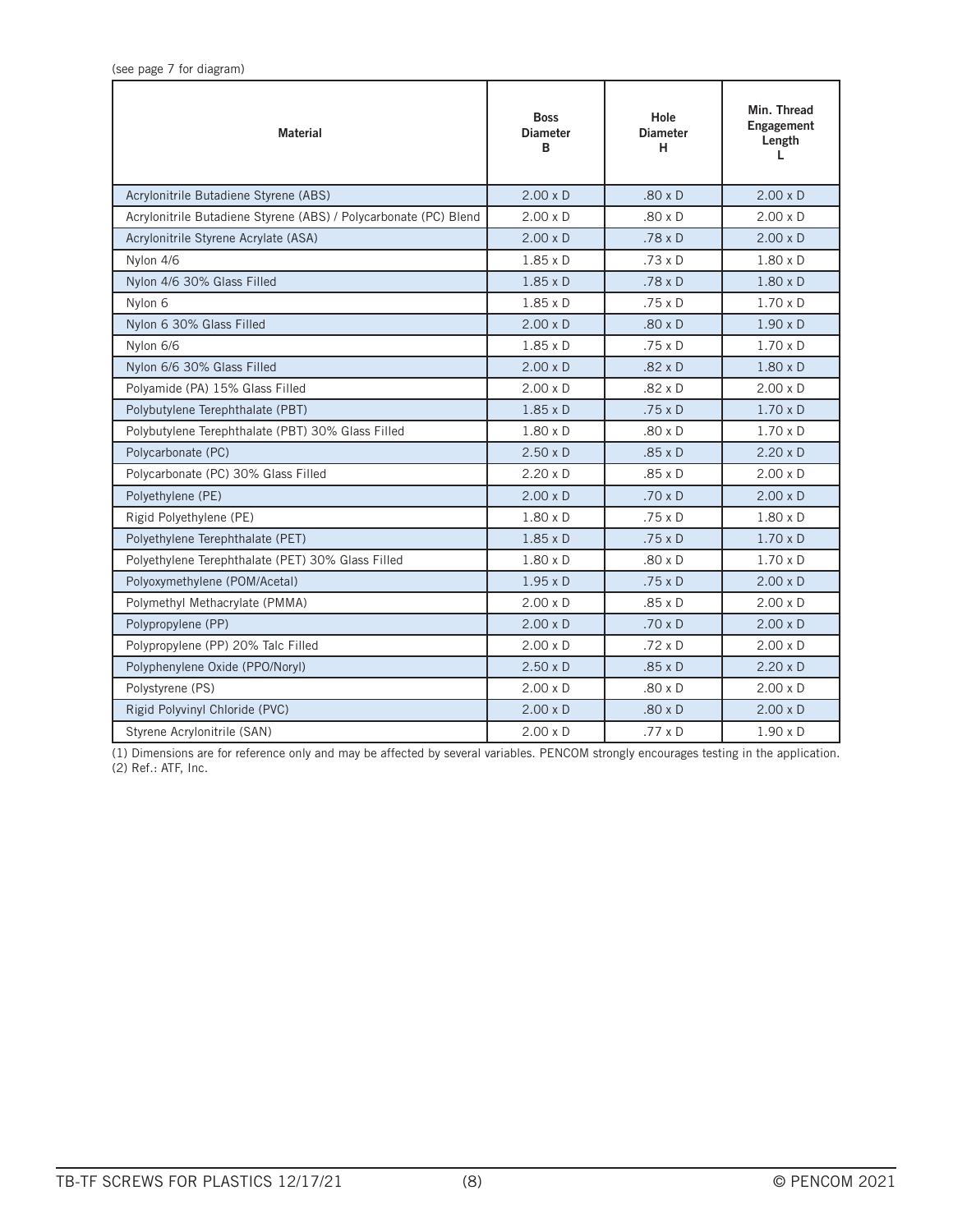PLAST45 screw threads have a sharp 45° flank angle and extra wide spacing to reduce and disperse stress in a plastic member while maintaining high stripping resistance. The body cross-section uses a Tri-Nodular™ design that allows plastic material to fill in behind the thread node relief areas creating resistance to vibrational loosening. These screws are particularly suited for hard plastics.



#### **THREAD DIMENSIONS**

|             | <b>Thread</b><br><b>Size</b> | <b>Theoretical</b><br><b>Diameter</b><br>C | <b>Cross-Section</b><br>Depth |
|-------------|------------------------------|--------------------------------------------|-------------------------------|
|             | $2 - 19$                     | .0835-.0875                                | .0805-.0845                   |
|             | $3-18$                       | .0970-.1010                                | .0940-.0980                   |
|             | $4 - 17$                     | .1095-.1145                                | .1060-.1110                   |
|             | $5 - 15$                     | .1225-1275                                 | .1185-.1235                   |
| <b>INCH</b> | $6 - 13$                     | .1360-.1410                                | .1320-.1370                   |
|             | $7 - 12$                     | .1480-.1530                                | .1435-1485                    |
|             | $8 - 11$                     | .1610-.1670                                | .1560-.1620                   |
|             | $9 - 10$                     | .1730-.1790                                | .1680-.1740                   |
|             | $10-9$                       | .1880-.1940                                | .1830-.1890                   |
|             | $12-9$                       | $.2140 - .2200$                            | .2085-.2145                   |
|             | $1/4 - 8$                    | $.2470 - .2530$                            | $.2410 - .2470$               |
|             | $5/16 - 8$                   | .3080-.3160                                | .3010-.3090                   |

|               | <b>Thread</b><br><b>Size</b> | <b>Theoretical</b><br><b>Diameter</b><br>c | <b>Cross-Section</b><br>Depth |  |
|---------------|------------------------------|--------------------------------------------|-------------------------------|--|
|               | $M1.6 \times 0.6$            | 1.61-1.69                                  | 1.54-1.61                     |  |
|               | M2 x 1.35                    | 1.92-2.04                                  | 1.87-1.99                     |  |
|               | $M2.5 \times 1.4$            | $2.41 - 2.53$                              | 2.37-2.49                     |  |
| <b>METRIC</b> | $M3 \times 1.5$              | 2.92-3.04                                  | 2.87-2.99                     |  |
|               | $M3.5 \times 1.65$           | 3.42-3.54                                  | 3.34-3.46                     |  |
|               | M4 x 1.75                    | 3.89-4.04                                  | 3.79-3.94                     |  |
|               | $M4.5 \times 2$              | 4.39-4.54                                  | 4.28-4.43                     |  |
|               | M <sub>5</sub> x 2.2         | 4.89-5.04                                  | 4.79-4.94                     |  |
|               | M <sub>5</sub> x 2.3         | 4.89-5.04                                  | 4.79-4.94                     |  |
|               | M6 x 2.5                     | 5.89-6.04                                  | 5.78-5.93                     |  |
|               | $M8 \times 3$                | 7.86-8.04                                  | 7.71-7.89                     |  |
|               |                              |                                            | All dimensions in millimeters |  |

All dimensions in inches

# **BOSS DIMENSIONS**



TB-TF SCREWS FOR PLASTICS 12/17/21 (9) (9) C PENCOM 2021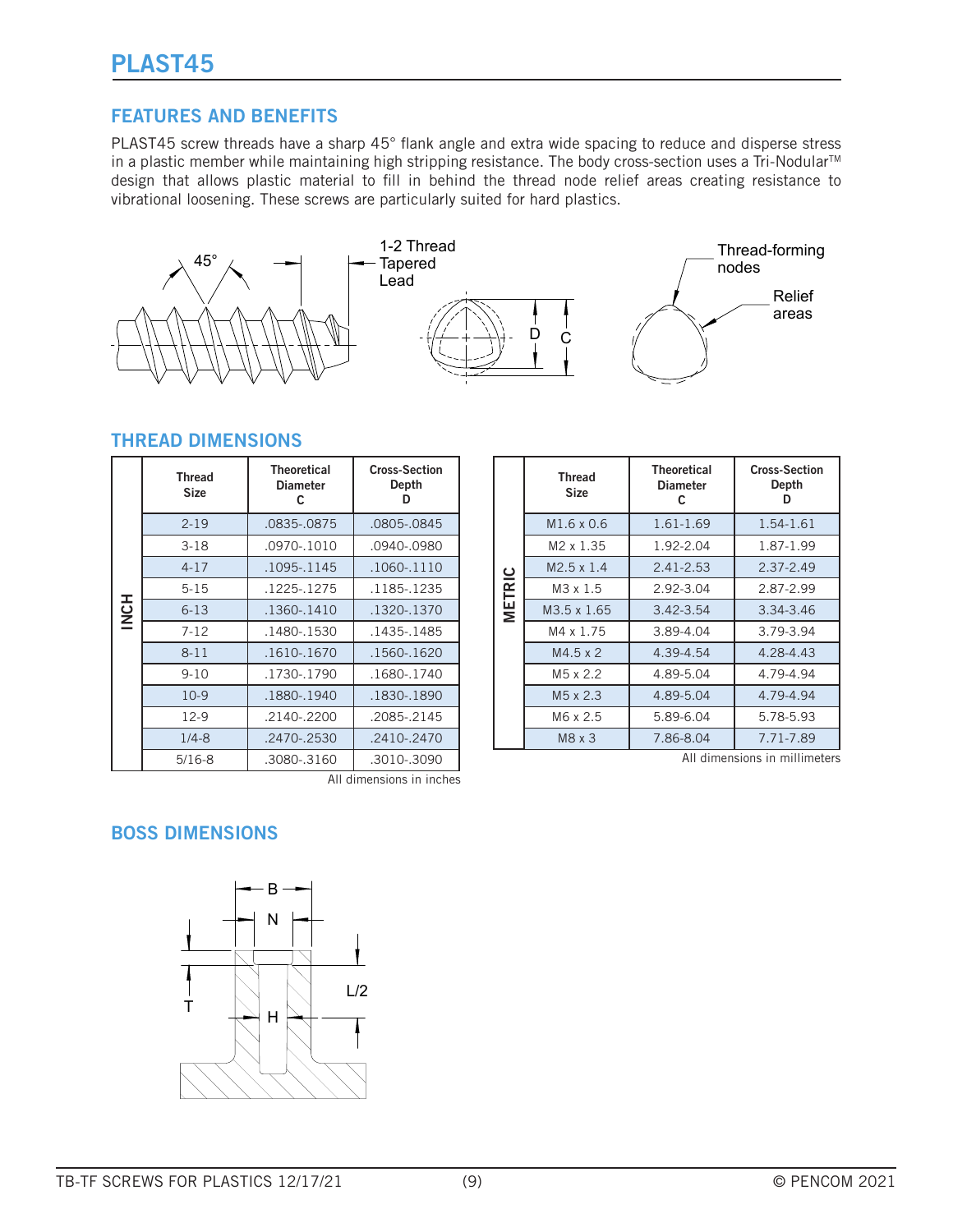All dimensions in inches

|                  | <b>Thread</b><br><b>Size</b> | <b>Boss</b><br><b>Diameter</b><br>в | Hole<br><b>Diameter</b><br>н | Counterbore<br><b>Diameter</b><br>N | <b>Counterbore Depth</b> | <b>Thread</b><br>Engagement<br>Length |
|------------------|------------------------------|-------------------------------------|------------------------------|-------------------------------------|--------------------------|---------------------------------------|
|                  | $2 - 19$                     | $.214 - .257$                       | .065-.073                    | .094                                | $.013 - .026$            | $.171 - .257$                         |
|                  | $3-18$                       | .248-.297                           | .076-.084                    | .107                                | $.014 - .028$            | .198-.297                             |
|                  | $4 - 17$                     | .280-.336                           | .087-.096                    | .120                                | $.015 - .029$            | $.224 - .336$                         |
|                  | $5 - 15$                     | .313-.375                           | .099-.108                    | .133                                | $.017 - .033$            | .250-.375                             |
| H <sub>2</sub> N | $6 - 13$                     | $.346 - .416$                       | $.102 - .114$                | .147                                | $.019 - .038$            | $.277 - .416$                         |
|                  | $7 - 12$                     | .376-.452                           | $.114 - .127$                | .159                                | .021-.042                | $.301 - .452$                         |
|                  | $8 - 11$                     | $.410 - .492$                       | .126-.139                    | .172                                | $.023 - .045$            | $.328 - .492$                         |
|                  | $9 - 10$                     | .440-.528                           | .135-.149                    | .184                                | .025-.050                | .352-.528                             |
|                  | $10-9$                       | .478-.573                           | $.150 - .165$                | .199                                | $.028 - .056$            | $.382 - .573$                         |
|                  | $12-9$                       | .543-.651                           | .170-.186                    | .225                                | .028-.056                | .434-.651                             |
|                  | $1/4 - 8$                    | $.625 - .750$                       | .198-.216                    | .258                                | $.031 - .063$            | .500-.750                             |
|                  | $5/16 - 8$                   | .780-.936                           | .255-.275                    | .320                                | .031-.063                | .624-.936                             |

(1) Dimensions are for reference only and may be affected by several variables. PENCOM strongly encourages testing in the application. (2) Ref.: Research Engineering and Manufacturing, Inc.

|               | All dimensions in millimeters |                                     |                              |                                     |                          |                                       |  |  |
|---------------|-------------------------------|-------------------------------------|------------------------------|-------------------------------------|--------------------------|---------------------------------------|--|--|
| <b>METRIC</b> | Thread<br><b>Size</b>         | <b>Boss</b><br><b>Diameter</b><br>в | Hole<br><b>Diameter</b><br>н | Counterbore<br><b>Diameter</b><br>N | <b>Counterbore Depth</b> | <b>Thread</b><br>Engagement<br>Length |  |  |
|               | M1.6 x 0.6                    | 4.13-4.95                           | 1.09-1.29                    | 1.85                                | $0.15 - 0.30$            | 3.30-4.95                             |  |  |
|               | M2 x 1.35                     | 4.95-5.94                           | 1.40-1.60                    | 2.18                                | $0.34 - 0.68$            | 3.96-5.94                             |  |  |
|               | $M2.5 \times 1.4$             | 6.18-7.41                           | 1.85-2.05                    | 2.67                                | $0.35 - 0.70$            | 4.94-7.41                             |  |  |
|               | M3 x 1.5                      | 7.45-8.94                           | 2.30-2.50                    | 3.18                                | 0.38-0.75                | 5.96-8.94                             |  |  |
|               | M3.5 x 1.65                   | 8.70-10.44                          | 2.75-3.00                    | 3.68                                | $0.41 - 0.83$            | 6.96-10.44                            |  |  |
|               | M4 x 1.75                     | 9.91-11.90                          | 3.20-3.45                    | 4.17                                | $0.44 - 0.88$            | 7.93-11.90                            |  |  |
|               | $M4.5 \times 2$               | 11.16-13.40                         | 3.60-3.90                    | 4.67                                | $0.50 - 1.00$            | 8.93-13.40                            |  |  |
|               | M <sub>5</sub> x 2.2          | 12.41-14.90                         | 3.70-4.10                    | 5.17                                | $0.55 - 1.10$            | 9.93-14.90                            |  |  |
|               | M <sub>5</sub> x 2.3          | 12.41-14.90                         | $3.70 - 4.10$                | 5.17                                | $0.58 - 1.15$            | 9.93-14.90                            |  |  |
|               | M6 x 2.5                      | 14.91-17.90                         | 4.70-5.10                    | 6.17                                | $0.63 - 1.25$            | 11.93-17.90                           |  |  |
|               | M8 x 3                        | 19.88-23.85                         | 6.50-7.10                    | 8.15                                | $0.75 - 1.50$            | 15.90-23.85                           |  |  |

(1) Dimensions are for reference only and may be affected by several variables. PENCOM strongly encourages testing in the application. (2) Ref.: Research Engineering and Manufacturing, Inc.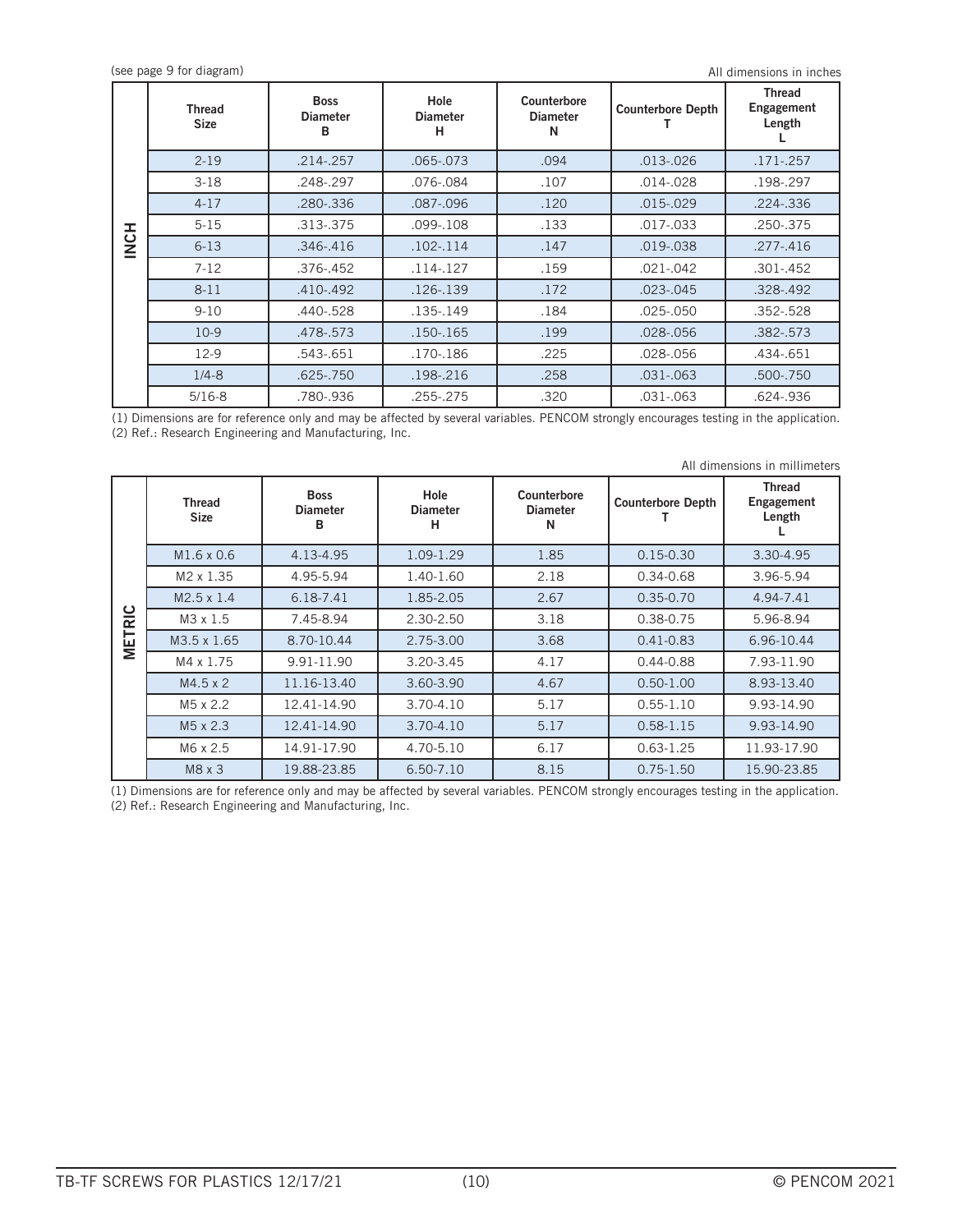PLAST48-2 screws have twin lead threads with 48° flank angles. The sharp thread profile reduces plastic boss stress while providing excellent holding strength. A steeper thread helix angle due to the twin lead design allows for faster engagement and provides for a greater difference between failure and thread forming torques which can simplify drive tool adjustments. The body cross-section uses a Tri-Nodular™ design that allows plastic material to fill in behind the thread node relief areas creating resistance to vibrational loosening. These screws are suitable for use in a wide variety of soft to moderately hard plastics.



#### **THREAD DIMENSIONS**

|             | <b>Thread</b><br><b>Size</b> | Theoretical<br><b>Diameter</b><br>C | <b>Cross-Section</b><br>Depth<br>D |  |
|-------------|------------------------------|-------------------------------------|------------------------------------|--|
|             | $00 - 51$                    | .0466-.0496                         |                                    |  |
|             | $0 - 42$                     | .0635-.0665                         | .0605-.0635                        |  |
|             | $1 - 32$                     | .078-.081                           | .075-.078                          |  |
|             | $2 - 28$                     | .086-.092                           | .083-.089                          |  |
|             | $3 - 24$                     | $.104 - .110$                       | .100-.106                          |  |
|             | $4 - 20$                     | $.121 - .127$                       | $.117 - .123$                      |  |
| <b>INCH</b> | $6 - 19$                     | $.141 - .147$                       | .137-.143                          |  |
|             | $7 - 18$                     | $.160 - 166$                        | .154-.160                          |  |
|             | $8 - 16$                     | .179-.185                           | .173-.179                          |  |
|             | $9 - 15$                     | .193-.199                           | .187-.193                          |  |
|             | $10 - 14$                    | $.206 - .212$                       | .202-.208                          |  |
|             | $12 - 11$                    | .229-.235                           | .224 - .230                        |  |
|             | $12 - 14$                    | .226-.232                           | .220-.226                          |  |
|             | $1/4 - 10$                   | .270-.276                           | $.262 - 268$                       |  |
|             | $5/16-9$                     | .335-.345                           | .325 - .335                        |  |

|               | <b>Thread</b><br><b>Size</b> | <b>Theoretical</b><br><b>Diameter</b><br>C. | <b>Cross-Section</b><br>Depth<br>D |  |
|---------------|------------------------------|---------------------------------------------|------------------------------------|--|
|               | M1.12 x 0.50                 | 1 18-1 26                                   | 1.13-1.21                          |  |
|               | M <sub>1.59</sub> x 0.60     | 161-169                                     | 1.54-1.61                          |  |
|               | M1.91 x 0.79                 | 1.98-2.06                                   | 1.91-1.98                          |  |
|               | M2 26 x 0 91                 | 2.18-2.34                                   | $2.11 - 2.26$                      |  |
|               | M2.63 x 1.06                 | 2.64-2.79                                   | 2.54-2.69                          |  |
|               | M3.12 x 1.27                 | 3.07-3.23                                   | 2.97-3.12                          |  |
| <b>METRIC</b> | M3.63 x 1.34                 | 3.58-3.73                                   | 3.48-3.63                          |  |
|               | M4.06 x 1.41                 | 4.03-4.22                                   | 3.91-4.06                          |  |
|               | M4.55 x 1.59                 | 4.55-4.70                                   | 4.39-4.55                          |  |
|               | M4.90 x 1.69                 | 4.90-5.05                                   | 4.75-4.90                          |  |
|               | M <sub>5</sub> .28 x 1.81    | 5.23-5.38                                   | 5.13-5.28                          |  |
|               | M <sub>5</sub> 74 x 1 81     | 5.74-5.89                                   | 5.59-5.74                          |  |
|               | M <sub>5</sub> 74 x 2 31     | 5.74-5.89                                   | 5.59-5.74                          |  |
|               | M6.81 x 2.54                 | 6.86-7.01                                   | 6.65-6.81                          |  |
|               | M8.51 x 2.82                 | 8 51-8 76                                   | 8.26-8.51                          |  |

# **BOSS DIMENSIONS**



All dimensions in inches **All dimensions** in millimeters